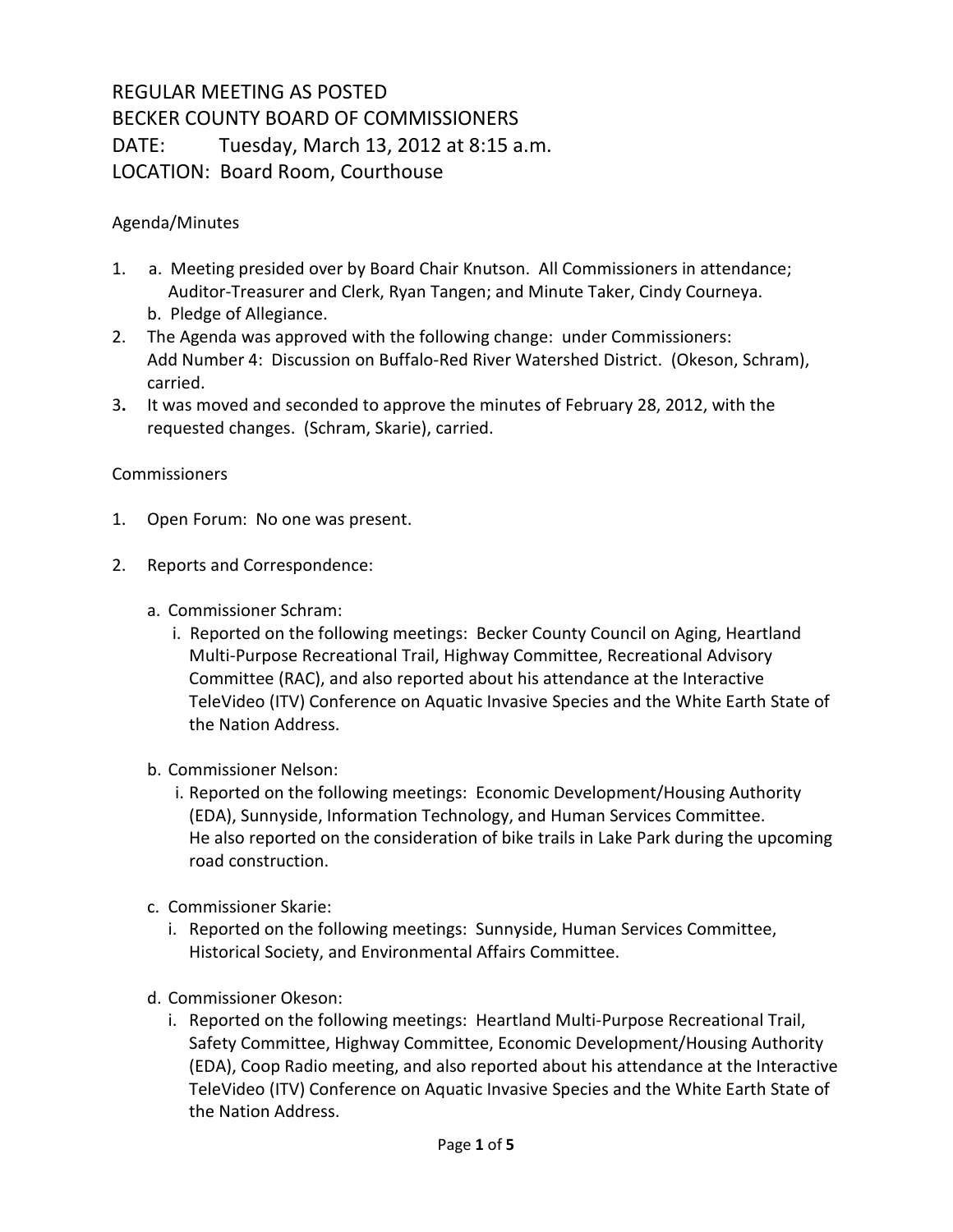- e. Commissioner Knutson:
	- i. Reported on the following meetings: Environmental Affairs Committee, and the Recreational Advisory Committee (RAC). Also reported on meetings with Dick Goodmanson, Safety Director, and Commissioner Okeson in regards to AED's (Automated External Defibrillators) and with the City of Detroit Lakes on re-districting and following up on the possibility of sharing of facilities and services. Board Chair Knutson also read a letter received from State Representative Kurt Zellers, Speaker of the House, in response to the recent letter sent to key legislators from the commissioners, to request continued support of the Heartland Trail Project.
- 3. Appointments:
	- a. It was moved and seconded to re-appoint Jim Bruflodt to the Board of Adjustments. (Knutson, Okeson), carried.
	- b. Commissioner Nelson reported that Dan Aune has resigned from the Sunnyside Care Center Board and Economic Development/Housing Authority (EDA) Board. A letter of appreciation for his years of service will be sent.
- 4. Petition to Enlarge Buffalo-Red River Watershed District: Ryan Tangen presented:

Discussion was held in reference to a petition to enlarge the size of the Buffalo-Red River Watershed District and to increase the board from five to seven managers, with Wilkin County receiving two representatives and Otter Tail County receiving one representative as part of the enlargement. Mr. Tangen was asking for the commissioner's input on whether Becker County should request additional representation. Currently, Commissioner Nelson is on the advisory board for the Buffalo-Red River Watershed District. Commissioner Nelson noted that the time has passed to request, but felt that Becker County's size, in comparison to the other counties, would not allow for additional representation.

Auditor-Treasurer: Ryan Tangen presented:

1. Mr. Tangen presented Resolution 03-12-1C to approve the Gambling Application for Exempt Permit to conduct a raffle for the Height of Land Sportsmen's Club. It was moved and seconded to approve Resolution 03-12-1C, to approve the Gambling Application for Exempt Permit to conduct a raffle for the Height of Land Sportsmen's Club on May 5, 2012, at the Height of Land Sportsmen's Club, 20985 E. Height of Land Drive, Detroit Lakes, MN 56501, in Height of Land Township. (Okeson, Skarie), carried.

Finance Committee Minutes: Auditor-Treasurer, Ryan Tangen presented:

- 1. It was moved and seconded to approve the regular claims, over 90-day claims, and Auditor's Warrants:
	- a. Over 90-Day Claims:
		- i. Nereson Automotive in the amount of \$12.68 due to missing invoice.
		- ii. Office of Enterprise Technology in the amount of \$900.00 due to missing invoice.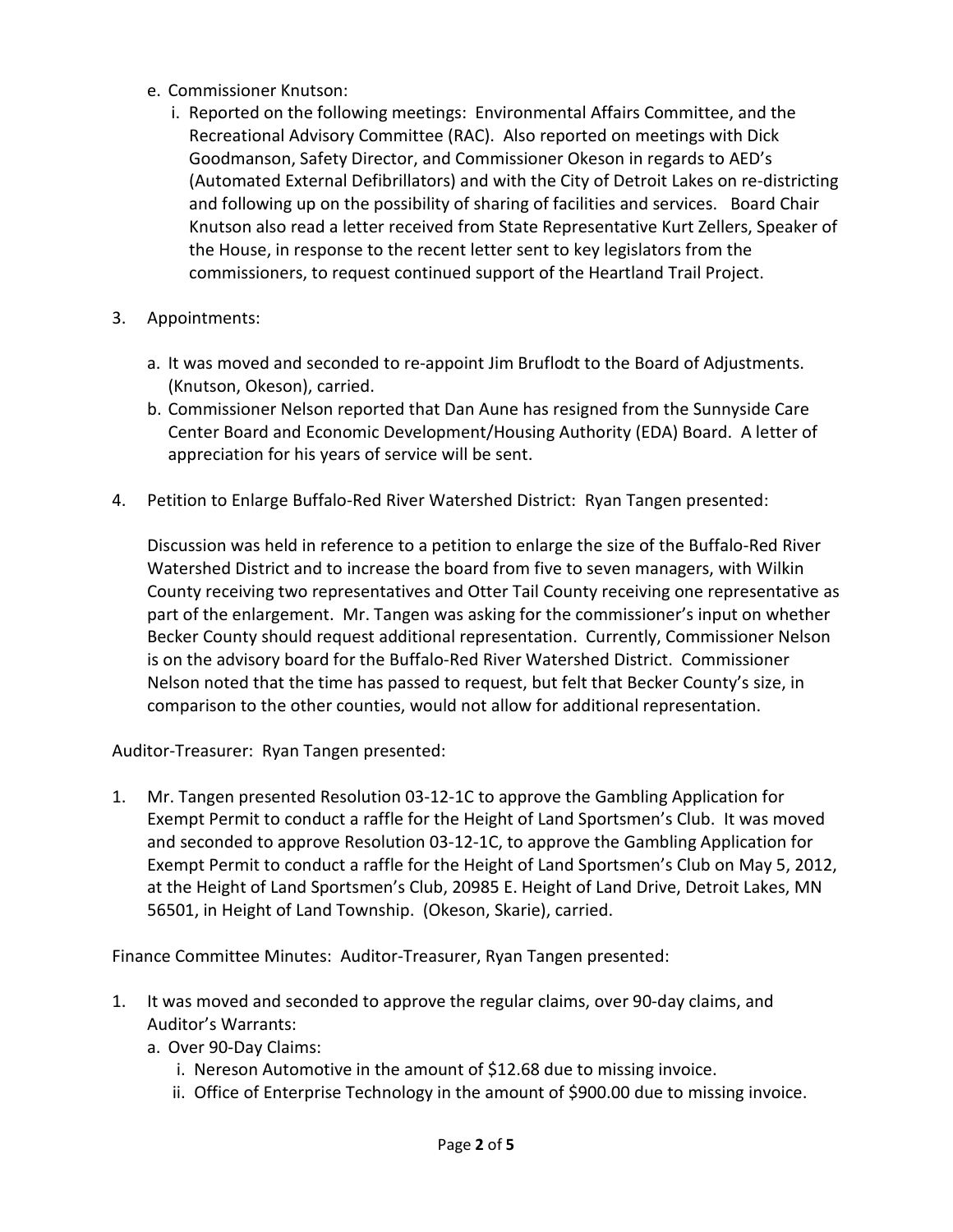- iii. West Central Regional Juvenile Center in the amount of \$42,145.84 due to missing invoice.
- iv. Lawson Products in the amount of \$320.04 due to lack of invoice from vendor.
- v. Detroit Lakes Newspaper in the amount of \$199.00 due to research time.
- b. Auditor's Warrants: (Tuesday Bills):
	- i. 02/29/12 in the amount of \$32,016.51
	- ii. 03/07/12 in the amount of \$12,528.41
- (Skarie, Nelson), carried.
- 2. It was recommended to approve when presented the Human Services Claims.
- 3. It was recommended to continue discussion at the board meeting in reference to Resolution 03-12-1B, to authorize to fill a recent vacancy for a Transportation Technician 3 position to a Transportation Technician position, due to adding more duties under GIS, back up plow truck driver and bridge inspection.
- 4. It was moved and seconded to forward the payment of GIA Pass through Funds to the snowmobile clubs in the future, by Auditor's Warrant. (Skarie, Okeson), carried.
- 5. It was recommended to approve when presented, Resolution 03-12-1A, to authorize to hire one (1) additional child protection worker.
- 6. It was moved and seconded to approve the purchase of nine (9) computers and two (2) laptops, at a cost of \$7,890, plus tax. (Schram, Skarie), carried.
- 7. It was moved and seconded to approve the out-of-state travel request for Lauri Brooke to assist with the Reintegration of Troops in April at Fort Dix, New Jersey, with the cost covered by the Minnesota Department of Veteran Affairs. (Schram, Okeson), carried.

Highway: Brad Wentz presented:

- 1. Brad Wentz provided a Personnel Request to fill a recent vacancy of a Technician 3 position with a Transportation Technician position. With added duties, certification and training requirements, and for consistency, there is a need to change the position to a Transportation Technician. It was moved and seconded to approve Resolution 03-12-1B, to authorize to hire one (1) full-time Transportation Technician. (Knutson, Schram), carried.
- 2. Brad Wentz provided a construction update.

Re-districting: Ryan Tangen presented:

1. Ryan Tangen announced that the public hearing on re-districting is now scheduled for April 5, 2012 at 7:00 p.m., in the First Floor meeting room of the courthouse and it has been advertised and posted on the county website, along with maps of the current and proposed districts. Mr. Tangen requested discussion and the commissioner's input on setting length of terms, noting that the City would be meeting tonight for their first reading to solidify their re-districting plans. Commissioner Okeson noted that he has spoken with a city council member, who has requested the commissioner's have further discussion on the options before the City meets tonight, as there is a possibility of a change within the City's redistricting plan that could affect the County's plan. Mr. Tangen noted there would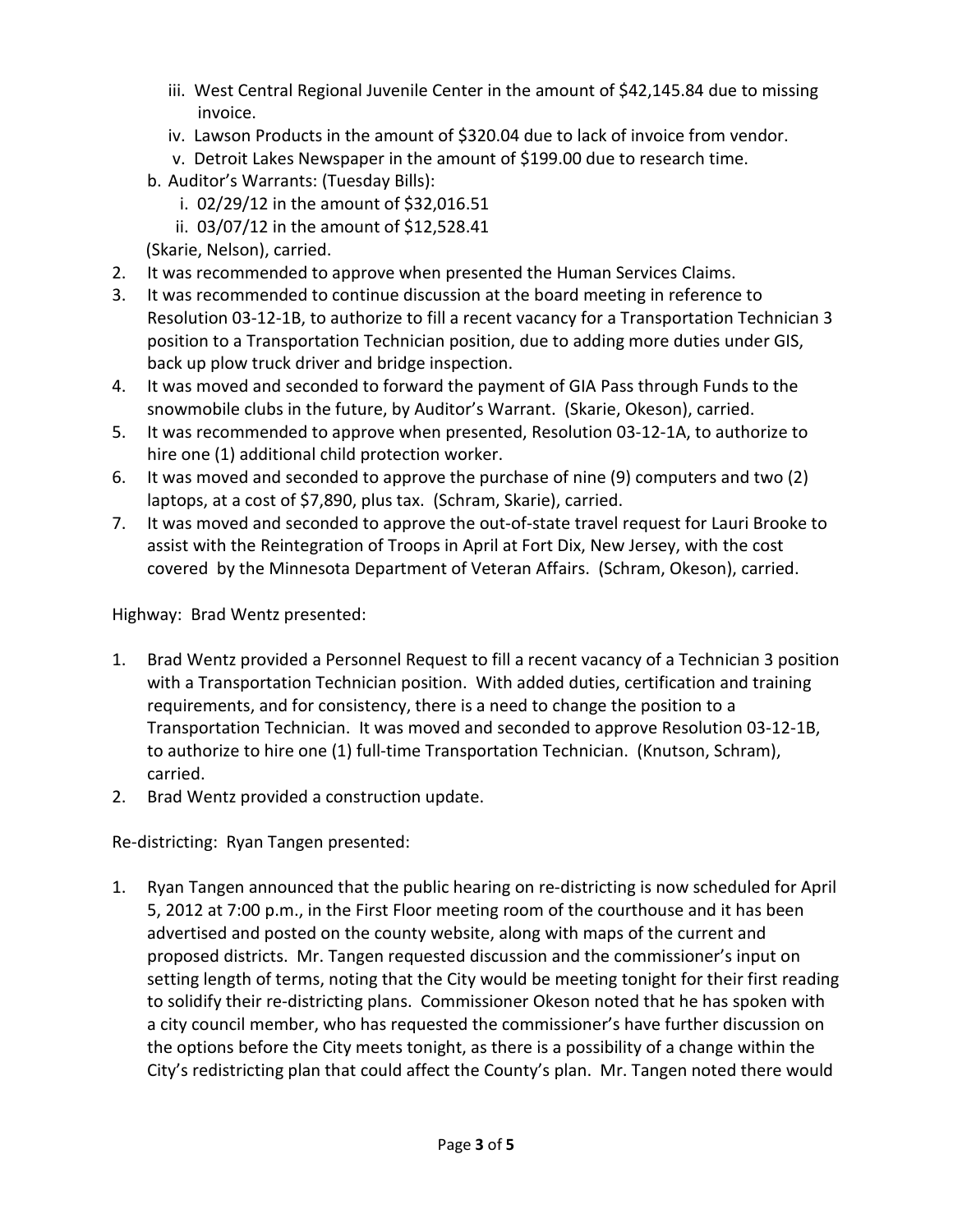be one more regularly scheduled board meeting before the April 5<sup>th</sup> hearing. It was the consensus of the board to continue further discussion on terms at the next board meeting on March 27, 2012.

Human Services: Nancy Nelson presented:

- 1. It was moved and seconded to approve the renewal of the Family Resource Center Agreement Addendum for Independent Living Skills Training, at a rate of \$50.00 per hour, not to exceed \$9,300. (Skarie, Nelson), carried.
- 2. It was moved and seconded to approve Resolution 03-12-1A, to authorize to hire one (1) additional child protection worker, due to an increase in case assessments and investigations. (Nelson, Schram), carried.
- 3. It was moved and seconded to approve the claims for Human Services, Community Health, and Transit. (Nelson, Skarie), carried.
- 4. Nancy Nelson provided a presentation on the 2010 Human Services Cost Report, issued annually by the Department of Human Services. This report provides cost and revenue sources for all human service programs and per capita comparison of expenditures across counties. Revenues from income support programs, health care programs and state mandated social service programs brought in a combined total of over 83.5 million into the County. It was noted that out of the total Human Services Cost per Capita, Becker County ranked 72 out of 84 to other counties, with Becker County's portion of per capita cost at \$141 in 2010, down from 2008 and 2009.

Management Team Update: Ryan Tangen presented:

- 1. The caseload for Child in Need of Protection Services (CHIPS) cases, from federal and county levels, have risen dramatically and Mr. Tangen noted that he is consulting with the county attorney on attaining a third contract for legal representation and will bring this back to the board for consideration at a future date.
- 2. Ryan Tangen noted that he has had discussion with Information Technology on the use of iPads within the county, which would be helpful in many aspects with a potential costsaving as well. This would not be for county-wide usage and a policy would need to be implemented before moving forward.
- 3. Reference was made to positions currently open in the Highway Department, Assessor's Office, Human Services, and the County Administration Office.
- 4. Commissioner Nelson thanked Ryan Tangen, the Management Team, and the other department heads for all of their efforts this past year, recognizing their hard work ethic and willingness to go above and beyond.

The commissioners discussed establishing the date and interview process for the County Administrator position, noting that three (3) candidates have been invited. It was noted that Cass County Administrator, Robert Yochum, will be present to assist with the interview process. Discussion was held in reference to a candidate's request for an interview using Skype. It was agreed to concur with the Interview Committee, to request an in person interview for the second interview and to not allow the use of Skype. The Board also requested a list of questions be provided to them prior to the interviews. It was moved and seconded to approve